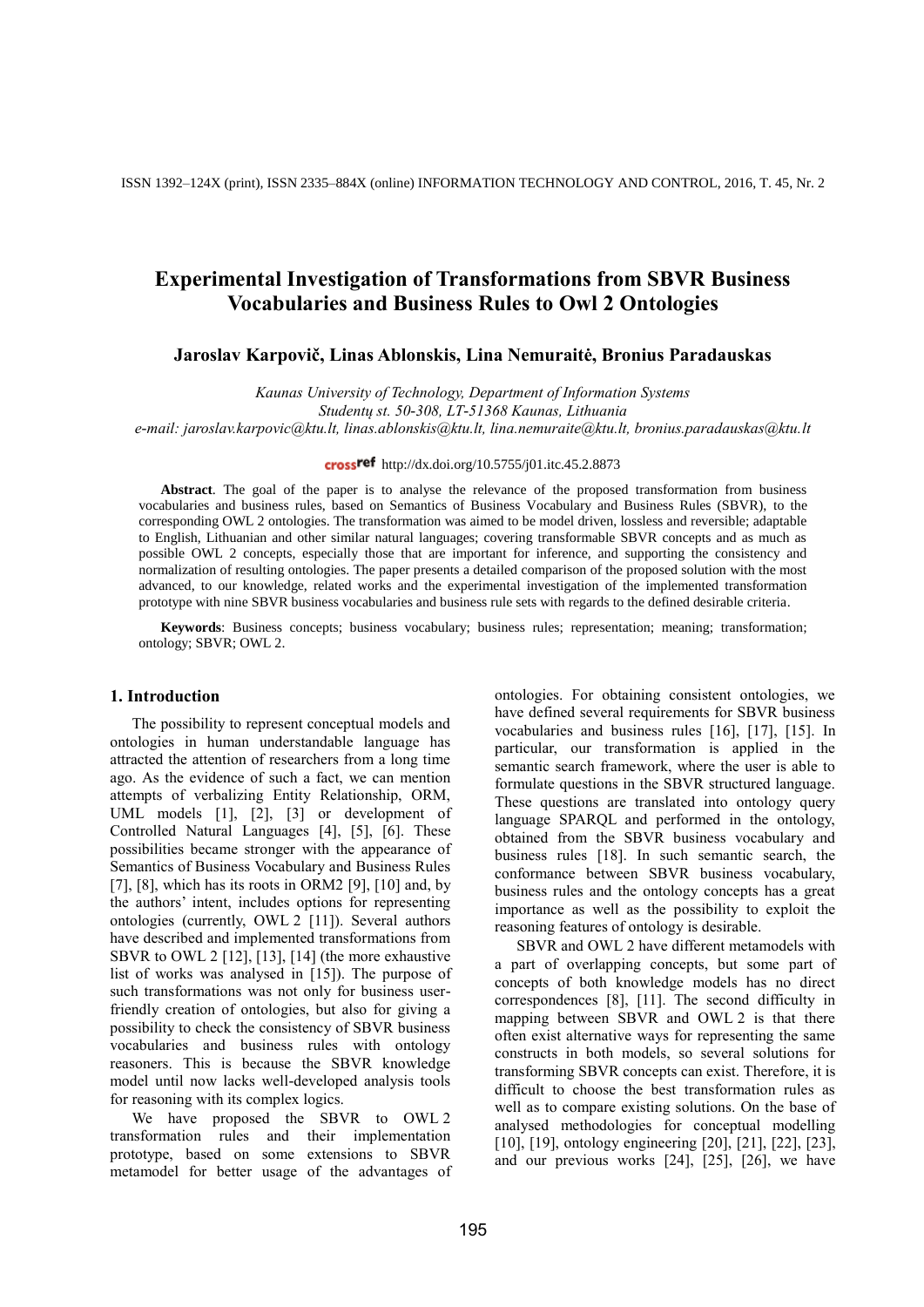stated the following criteria for the SBVR to OWL 2 transformation:

1) The transformation should be model driven, i.e., based on metamodels; it should be lossless and reversible for the transformable subset of SBVR concepts;

2) It should cover SBVR concepts that can be transformed into OWL 2 Description Logics (DL) ontologies (we have limited our research to OWL 2 DL as its reasoning supports the maximum expressiveness while still providing computational completeness and decidability);

3) It should cover ontology concepts allowing using advantages of ontology reasoners for checking consistency of SBVR business vocabularies and business rules as well as for inferring the new knowledge in OWL 2 DL ontologies;

4) It should support the consistency and normalization of resulting ontologies;

5) It should be adaptable to a set of natural languages, e.g., English and Lithuanian, which are not too different.

For reaching the first and second criteria, transformations were defined according to model driven principles and implemented in ATL transformation language [27]; we have developed a solution in order to preserve as much as possible of SBVR semantics in ontology [15]. For the third criterion, we have proposed a few extensions to the SBVR. For supporting the fourth criterion, we have defined requirements for writing SBVR business vocabularies and business rules that allow to obtain consistent and normalized OWL 2 ontologies [17]. It is worth to mention that the third and fourth criteria, to our knowledge, yet have not been deeply examined in related works [12], [13], [14]. The fifth criterion was ensured via language independent transformation rules, which can be adapted to similar languages by setting the defined set of keywords.

The paper presents a comparison of our solution with the most advanced, to our knowledge, SBVR to OWL 2 transformation solutions, and an experimental investigation of the implemented prototype via analysing transformations of nine SBVR business vocabularies and business rule sets in accordance with the presented criteria.

The paper is structured as follows. Section 2 analyses SBVR to OWL 2 transformation implementation methodology and related works. Section 3 presents the comparison of SBVR to OWL 2 transformation solutions. Section 4 presents results of experiment with nine SBVR business vocabularies and business rules, which were transformed into OWL 2 ontologies by our transformation prototype. Finally, Section 5 presents conclusions and future works.

## **2. Evaluation of SBVR to OWL 2 transformation: methodology and related works**

The practical principles for ensuring the **reversible and lossless transformations** were analysed in our previous work [25]. Here we shortly present them. The straightforward way for achieving the lossless bidirectional transformations is to implement transformations in both directions and to test them; however, the rational way is to analyse principles how such transformations could be met. Ehrig et al. [28] presented a formal proof of the sufficient requirements for reversible bidirectional transformations based on graph grammars; their requirements are sufficient to bijective transformations when concepts of two models are mapped 1:1. In practice, the most of required transformations are not bijective. Such a condition also holds for SBVR to OWL 2 transformation. The problem of model driven lossless, reversible and not bijective transformations was analysed by Stevens [29]. She points that no transformation language could guarantee the lossless transformations; the transformations have to be verified. Stevens [29] introduced the concept of the **coherent transformation** and stated that the coherent transformation is correct, hippocratic and undoable. The correctness of SBVR to OWL 2 transformation means that, for every construct of SBVR metamodel, the direct and reverse transformations should exist. The hipocraticness of transformation means that if transformation is not bijective, then it must not damage the source and target models by rewriting already transformed elements. In our case, the correctness of transformations is ensured by constructing them for all elements of the SBVR that are transformable to OWL 2. The ATL transformation language [27] ensures the hipocraticness of transformations via preventing changes of target constructs obtained during execution of transformations. Undoability means that we should not define transformations that lead to irrevocable changes, i.e., all transformations from the highest to the lowest (e.g., conversion of primitive concepts into OWL 2 data types) should be reversible. The latest requirement is satisfied by construction of transformation rules.

As was concluded in [25], the **reversible lossless transformation** can be considered as a limited bidirectional transformation that was defined by Hainaut [30]. A transformation  $TI: M \times N \rightarrow N$  is reversible if for all instances *m* of source models *M*  there exists direct transformation *T1* into instances *n* of target models *N* and also there exists a reverse transformation *T2:*  $M \times N \rightarrow M$  such that  $\forall m \in M \Rightarrow$ *T1(m, n)*= *n, n ∈N;*  $\forall m \in M \implies T2(m, (T1(m, n)) = m$ ,  $n \in \mathbb{N}$ .

Transformation *T1* is reversible, but the transformation *T2* is not. That means that for transforming the freely chosen OWL 2 ontology into the SBVR business vocabulary and business rules the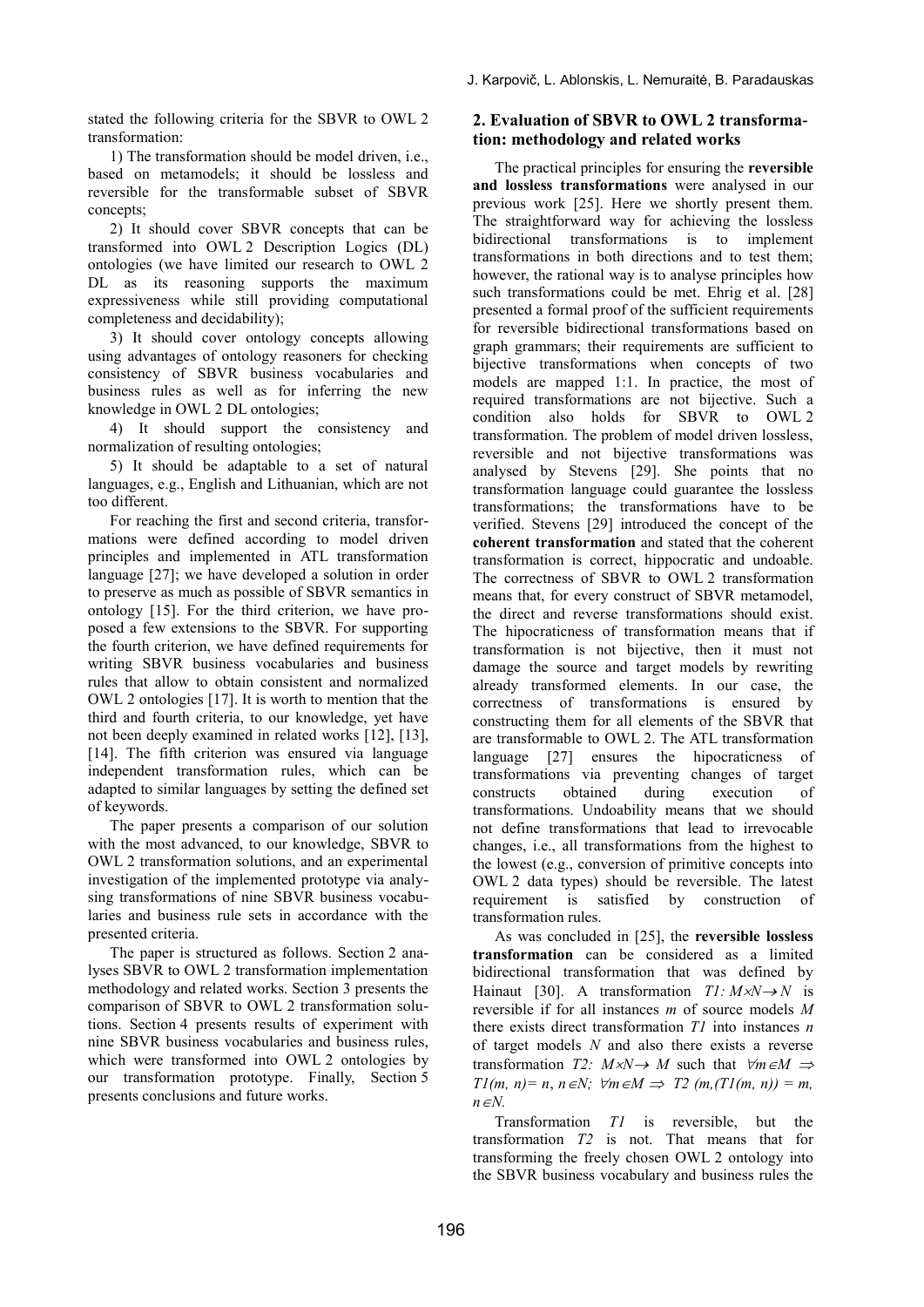human efforts would be required for supplementing the ontology with appropriate labels [31] as naming of ontology entities can be done by applying different naming rules and it could be impossible to obtain the relevant representations for SBVR concepts. Conversely, the transformation of OWL 2 ontology, obtained by transforming the SBVR business vocabulary and business rules, can be reversible and lossless.

The **coverage of OWL 2 ontology concepts** for allowing using advantages of ontology reasoners was analysed in our previous works [15]; some extensions to SBVR metamodel for formulating ontology characteristic features, important for inference, were proposed.

The concept of the **consistency of the OWL 2 ontology** is defined in its direct semantics [32]. Ontology has a vocabulary *V*, defined by the ontology entities (classes, properties, and named individuals), and a set of supported data types called a data type map *D*. Ontology *O* is consistent in an interpretation *I*, if all axioms in the axiom closure of *O* are satisfied in *I*. Such interpretation *I* of ontology *O* also is a model of *O*. *O* is consistent (or satisfiable) w.r.t. *D* and *V* if a model of *O* w.r.t. *D* and *V* exists [32].

- The consistency of ontologies is analysed by ontology reasoners according Description Logics (DL) rules. The main functionality of OWL 2 DL reasoners is focused on ([33]):
- Consistency of ontology, i.e., the absence of conflicting facts;
- Concept satisfiability, i.e., the possibility of a class to have any instances;
- Specialization, i.e., computing the subclass relations between every named class to create the complete class hierarchy;
- Realization, i.e., getting all types for a given individual.

In order to ensure the decidability of ontology consistency, concept satisfiability, classification and realization, each class expression with cardinality or ObjectHasSelf restrictions in class expressions of the ontology model can contain only simple object property expressions. Simple object property expressions have no direct or indirect (inherited from property hierarchy) subproperties that are either transitive or are defined by means of property chains [11]. It means that we cannot restrict the cardinality of transitive object properties, etc. Therefore, business rules, whose transformation to OWL 2 results in undesirable expressions, should not be specified in the vocabulary of business rules. However, it is not easy to check such situations in SBVR vocabularies and rules.

Consequently, for checking the consistency of ontology, we need to have an ontology model with the set of individuals sufficient for verifying the satisfiability of all axioms of the ontology. The methodology for engineering ontologies, normalization of ontology

schemas and checking their consistency, as well as estimation of the required number of individuals for that purpose, was analysed in our previous work [26], which in turn is based on the works of eminent researchers in the field of ontology engineering. Shortly, we need to have a sufficient number of individuals for each primitive (non-inferable) class in order to compute all inferable classifications; a sufficient number of assertions for each property, which can be possessed by corresponding individuals, and a sufficient number of data values for each data property for computing all restrictions, classifications and realizations. The formal approach for determining the required number of elements is to apply formal concept analysis by creating a lattice of concepts for dependencies among ontology concepts (classes, properties, property characteristics, axioms, and restrictions) [26]. In our case, for checking the consistency of business vocabulary and business rules, the required individuals and assertions can be obtained from the individual concepts and facts specified in the business vocabulary under consideration, or created in ontology obtained after transformation.

We have compared our transformation with the most advanced, to our knowledge, works for transforming SBVR to OWL 2, presented in Kendall and Linehan [12], and Reynares et al. [13]. The first of them [12] proposed a mapping of SBVR vocabularies to a combination of OWL 2 elements and annotations. The authors' goal was to define a reversible mapping from SBVR vocabulary to OWL 2 and back without loss of semantic information though format, syntactic structure, and lexical details may be different. The purpose of such mapping was to offer a format for exchanging SBVR vocabularies between SBVR tools as an alternative to XMI. They gave a mapping of SBVR Date Time concepts [35] (SBVR extensions) to OWL 2 data types, vocabulary captions, and representations, including synonyms and synonymous forms, to annotations. Kendall and Linehan have not considered categorization schemes, segmentations, and reflected only a small subset of business rules; some of their proposed mappings are incorrect [15]. The purpose of Reynares et al. [13] transformations is closer to our proposal; they did not pay any attention to synonymous SBVR representations but tried to cover the greater part of SBVR concepts and logical formulations. However, their transformations seem immature and some of them are incorrect [15].

The SBVR to OWL2 transformation, the 1<sup>st</sup> version of which was proposed in [16], [17], also is focused on the SBVR meaning, though we capture the primary representation of every concept in ontology labels, and one synonymous form for each verb concept wording, which is needed for representing the inverse object property in the OWL 2. Annotation labels are conventional means for expressing naming of classes, object and data properties, and individuals. However, they are insufficient for presenting linguistic knowledge extracted from SBVR vocabularies and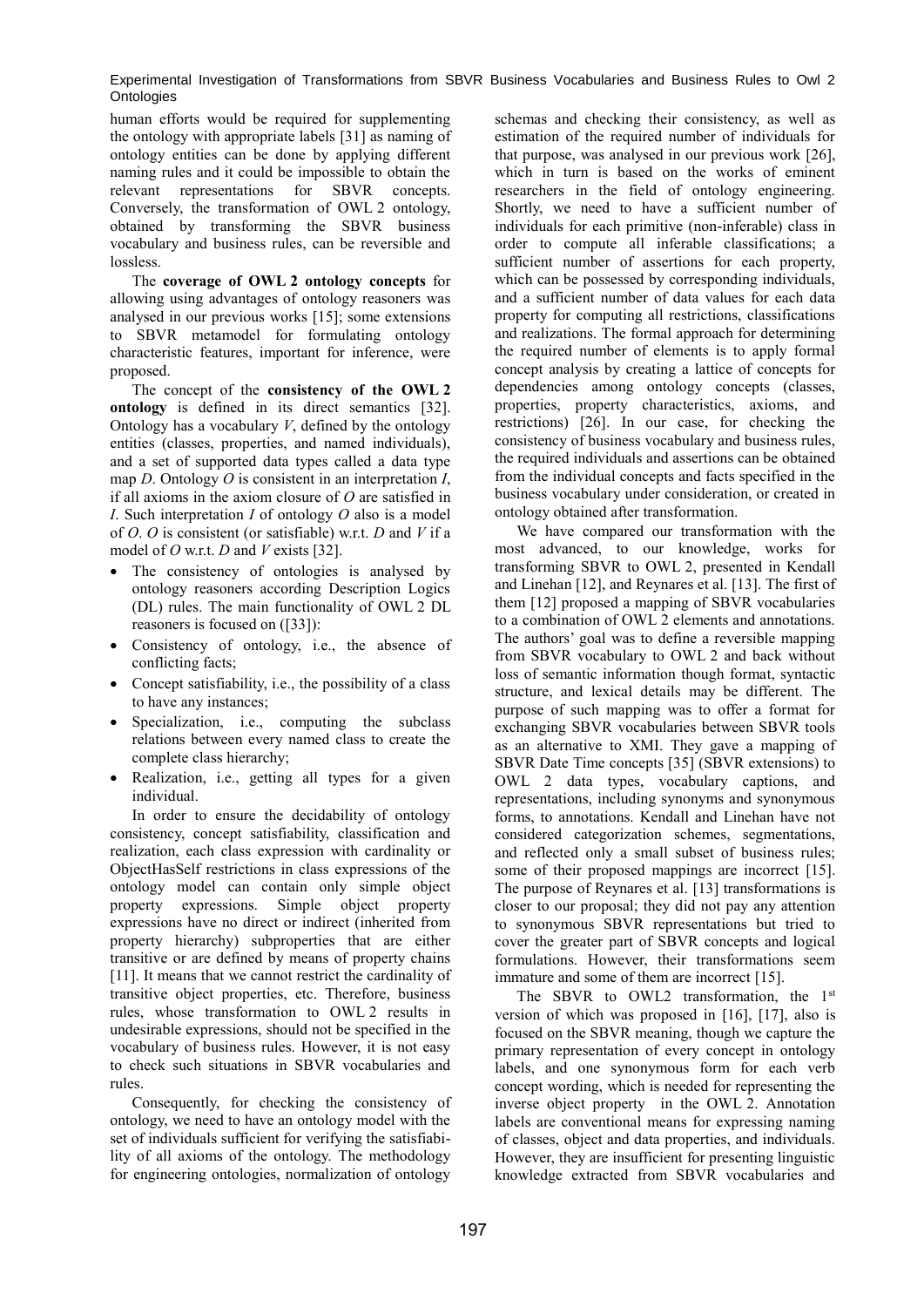rules. The possibilities to map SBVR terminological and linguistic information were analysed in [15] where we have made the decision to map SBVR business vocabularies and business rules to separate OWL 2 ontologies: domain ontologies for meanings and lexical ontologies for representations. Creation of lexical ontologies from SBVR currently is under development [34] and lies beyond the scope of this paper. Domain ontologies capture primary representation forms for each SBVR concept; one synonymous form can be indicated as an inverse form of each SBVR verb concept for representing inverse object properties in OWL 2.

For transforming SBVR into OWL 2, we have chosen the OWL 2 metamodel based on its direct semantics [32] for its conceptual clarity; the results of transformations are represented in OWL 2 Functional style syntax, which can be converted to other OWL 2 formats (e.g., RDF) [39], [40], [41]. Our transformations are limited to Description Logics, but we do not consider this as a shortcoming as current ontology reasoners are able to work with OWL 2 DL compatible ontologies only. Therefore, SBVR vocabularies under transformation should conform to Description Logics as well as to regard particularities of OWL 2 ontologies allowing efficient reasoning, maintenance and evolution [17].

SBVR to OWL 2 transformation tool prototype was developed in Eclipse environment using ATL and XSLT transformation engines; it can be used as standalone component using SBVR business

vocabulary and business rules as input [36], or integrated with SBVR Structured Language Editor (SBVR SLE) [37].

## **3. Comparison of SBVR to OWL 2 transformation solutions**

This section presents the comparison of SBVR to OWL 2 transformations defined in this research and related works. The comparison was made on the base of analysed publications (to our knowledge, the implementations of related works are not publicly available or reported). The main peculiarity of our SBVR to OWL 2 transformations is in the fact that we analysed SBVR and OWL 2 knowledge models from three perspectives: 1) what SBVR concepts can be represented in OWL 2; 2) how to represent OWL 2 concepts in SBVR in order to obtain consistent and meaningful ontologies, capable to make inference; 3) what is possible and the most appropriate to implement from the research point of view. The demonstrative prototype of our implementation is available at **http://s2o.isd.ktu.lt/** [36].

### **3.1. Transformation of SBVR meanings**

Table 1 presents a comparison of the most advanced SBVR 1.2 to OWL 2 transformations proposed in publications of different authors (transformations of Reynares et al. are dedicated to SBVR 1.0 [13]).

| <b>SBVR 1.2 concepts</b>                                                                               | Our work [15]                                                                                                           | <b>SBVR 1.2</b><br>[8]   | <b>Kendall</b> and<br>Linehan [12] | <b>Revnares et</b><br>al. (SBVR<br>$1.0$ [13]) |
|--------------------------------------------------------------------------------------------------------|-------------------------------------------------------------------------------------------------------------------------|--------------------------|------------------------------------|------------------------------------------------|
| vocabulary; vocabulary namespace;<br>namespace URI; language                                           | Ontology; ontology namespace; ontology IRI;<br>language for annotation properties "label",<br>"label sbvr"              |                          | $+$                                |                                                |
| included vocabulary                                                                                    | <b>Imported Ontology</b>                                                                                                |                          | $+$ $(*^1)$                        | $+$                                            |
| general concept                                                                                        | Class                                                                                                                   | $+$                      | $\sim$ (* <sup>2</sup> )           | $+$                                            |
| role (together with property association)                                                              | Data Property,<br>Data Property Range                                                                                   |                          | $+$ (* <sup>1</sup> )              |                                                |
| verb concept role (supplemented with<br>definition for derivation of individuals,<br>playing the role) | SubClassOf of class "Role", Equivalent Classes,<br>Axiom for derivation of Individuals, playing the Role                | $\sim$ (* <sup>3</sup> ) | $+$ (* <sup>1</sup> )              | $\sim$ (* <sup>4</sup> )                       |
| individual concept $+$ classification                                                                  | Named Individual $+$ Class Assertion (the type of the<br>Individual)                                                    | $+$                      | $+$                                | $+$                                            |
| number                                                                                                 | decimal                                                                                                                 |                          | $+$                                |                                                |
| integer; nonnegative integer; positive<br>integer; text                                                | xsd: integer; xsd: nonnegative integer; xsd: positive<br>integer; string                                                | $^{+}$                   | $^{+}$                             |                                                |
| verb concept "binary association"                                                                      | Object Property, Object Property Domain, Object<br><b>Property Range</b>                                                | $+$                      | $+$                                | $+$                                            |
| partitive verb concept                                                                                 | Object Property, Object Property Domain, Object<br>Property Range, SubObject Property Of (partitive<br>object property) |                          | $\sim$ (* <sup>5</sup> )           | $+$                                            |
| verb concept "property association"<br>(together with role)                                            | Data Property, Data Property Domain                                                                                     | $+$                      | $\sim$ (* <sup>6</sup> )           |                                                |
| characteristic (unary verb concept)                                                                    | Data Property, Data Property Domain, Data Property<br>Range "Boolean"                                                   |                          | $+$                                | $\sim$ (* <sup>7</sup> )                       |

**Table 1.** Comparison of SBVR to OWL 2 transformation solutions presented in publications of different authors (the symbols " $\sim$ " mean incomplete mappings, which are explained in references below the table with corresponding references, e.g.,  $(*i)$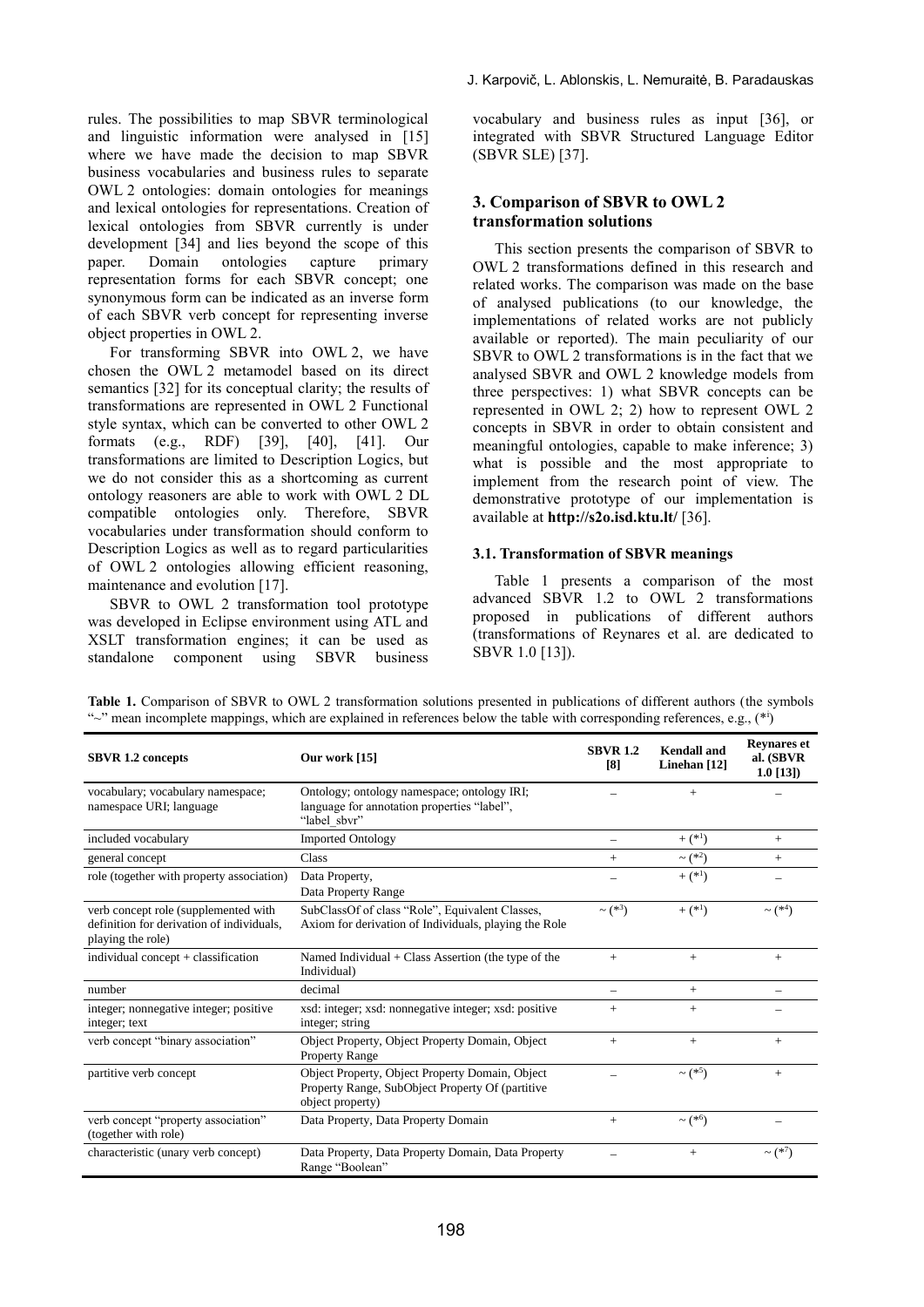| <b>SBVR 1.2 concepts</b>                                                                                   | Our work $[15]$                                                                                              | <b>SBVR 1.2</b><br>$\lceil 8 \rceil$ | <b>Kendall</b> and<br>Linehan $[12]$ | <b>Reynares et</b><br>al. (SBVR<br>$1.0$ [13]) |
|------------------------------------------------------------------------------------------------------------|--------------------------------------------------------------------------------------------------------------|--------------------------------------|--------------------------------------|------------------------------------------------|
| n-ary verb concept (in this work,<br>objectified as general concept + n verb<br>concepts)                  | n+1 Class, n Object Properties                                                                               |                                      | $+$ (* $^{8}$ )                      |                                                |
| fact                                                                                                       | Object Property Assertion   Data Property Assertion                                                          | $\sim$ (* <sup>9</sup> )             | $\overline{\phantom{0}}$             | $\overline{\phantom{0}}$                       |
| binary association "concept incorporates<br>characteristic"                                                | SubClassOf, Data Restriction, Data Exact Cardinality<br>1                                                    | $\sim$ (* <sup>9</sup> )             |                                      |                                                |
| categorization of general concepts                                                                         | SubClassOf                                                                                                   | $+($ * <sup>10</sup> )               | $^{+}$                               | $\hspace{1.0cm} + \hspace{1.0cm}$              |
| categorization of binary verb concepts                                                                     | SubPropertyOf                                                                                                | $+(1^{*11})$                         | $\sim$ (* <sup>12</sup> )            | $\boldsymbol{+}$                               |
| concept1 is coextensive with concept2                                                                      | Equivalent Classes, Equivalent Properties                                                                    | $\! + \!\!\!\!$                      | $\overline{\phantom{0}}$             |                                                |
| binary association "is greater than"; "is<br>less than"; "is equal to":                                    | Data Type Restriction                                                                                        |                                      |                                      |                                                |
| concept (general concept or role) has<br>extension                                                         | Object One Of (enumeration of Individuals)                                                                   | $\! + \!\!\!\!$                      |                                      |                                                |
| segmentation                                                                                               | Equivalent Classes, SubClassOf, Disjoint Union                                                               |                                      | $^{+}$                               | $\hspace{1.0cm} + \hspace{1.0cm}$              |
| categorization type; characteristic type                                                                   | Class, which instances are categories or characteristics                                                     |                                      | $^{+}$                               |                                                |
| categorization scheme                                                                                      | Equivalent Classes, SubClassOf                                                                               | $\overline{\phantom{0}}$             | $^{+}$                               | $+\sqrt{2^{*13}}$                              |
| reference scheme                                                                                           | Has Key                                                                                                      |                                      |                                      | $-$ (* $^{14}$ )                               |
| universal quantification; existential<br>quantification                                                    | All Values From; Some Values From                                                                            | $\ddot{}$                            |                                      | $\ddot{+}$                                     |
| quantifications "at most n"; "at least n";<br>"exactly n"; numeric range<br>quantification, etc. (6 types) | Max Cardinality n; Min Cardinality n;<br>Exact Cardinality n; Min Cardinality n, Max<br>Cardinality m        | $\qquad \qquad +$                    | $-$ (* <sup>15</sup> )               | $+$                                            |
| formal definition of general concept                                                                       | Equivalent Classes and axioms, corresponding to the<br>projection and logical formulations of the definition |                                      | $\sim$ (* <sup>16</sup> )            |                                                |
| necessity, obligation                                                                                      | Axiom, corresponding to the logical formulation of<br>necessity or obligation formulation                    |                                      |                                      |                                                |
| impossibility formulation, including<br>equivalence of classes, properties, or<br>individuals              | Disjoint Classes or Disjoint Properties, or Different<br>Individuals                                         |                                      |                                      |                                                |
| impossibility formulation, including<br>logical formulation                                                | complement of the axiom corresponding to the logical<br>formulation                                          | $\equiv$                             | $\overline{\phantom{0}}$             |                                                |
| instantiation formulation                                                                                  | Named Individual + Class Assertion (the type of the<br>Individual)                                           | $+$                                  |                                      |                                                |
| conjunction                                                                                                | Intersection Of                                                                                              |                                      | $\overline{\phantom{0}}$             | $^{+}$                                         |
| disjunction                                                                                                | Union Of                                                                                                     | $+$                                  | $\equiv$                             |                                                |
| exclusive disjunction                                                                                      | Disjoint Union                                                                                               | $+$                                  |                                      | $\qquad \qquad +$                              |
| equivalence of concepts                                                                                    | Equivalent Classes, or Equivalent Properties, or Same<br>Individuals                                         | $\sim$ (* <sup>17</sup> )            | $\sim$ (* <sup>18</sup> )            | $+$                                            |
| implication                                                                                                | Only in some cases                                                                                           |                                      |                                      | -                                              |
| logical negation of logical formulation                                                                    | Complement Of                                                                                                |                                      |                                      |                                                |
| logical negation of equivalence of<br>general concepts                                                     | <b>Disjoint Classes</b>                                                                                      | $\overline{\phantom{0}}$             | $\overline{\phantom{0}}$             | $\overline{\phantom{0}}$                       |
| logical negation of facts                                                                                  | <b>Negative Property Assertion</b>                                                                           | $\overline{\phantom{0}}$             | -                                    |                                                |
| logical negation of equivalence of<br>individual concepts                                                  | Different Individuals                                                                                        |                                      |                                      |                                                |
| nand formulation                                                                                           | Expressed through impossibility formulation or logical<br>negation of conjunction formulation                | $\equiv$                             |                                      | $\boldsymbol{+}$                               |
| nor formulation                                                                                            | Expressed through impossibility formulation or logical<br>negation of disjunction formulation                | $\overline{a}$                       | $\overline{\phantom{0}}$             | $\! + \!\!\!\!$                                |

(\*<sup>1</sup> )Annotations, having range "tagged text"

(\*<sup>2</sup> ) Incorrect (SBVR general concept maps to OWL 2 Class or Data Property)

(\*<sup>3</sup> ) Mapping is not explicit (SBVR role maps to RDF/OWL subject or object)

(\*<sup>4</sup> ) The solution references to our previous work [16], but the purpose of transformation is misunderstood

(\*5) It is assumed that the object property, obtained from a partitive verb concept, cannot have inverse object property what is not true (please see  $(11)$ 

(\*<sup>6</sup> ) SBVR property association is specified as a binary verb concept, having more general verb concept "has" instead of concept type "property association")

 $(*<sup>7</sup>)$  SBVR characteristic is treated as a role what is not true (please see [8])

(\*<sup>8</sup> ) Different solution: SBVR n-ary relation is represented as specified in [38] and objectified as OWL 2 class

(\*<sup>9</sup> ) Mapping is vague

(\*<sup>10</sup>) From our point of view, OWL 2 Restriction "Disjoint Classes" is too strong for SBVR categorization of general concepts. For this purpose, business rule may be specified, if such a restriction is needed (but often it is not appropriate)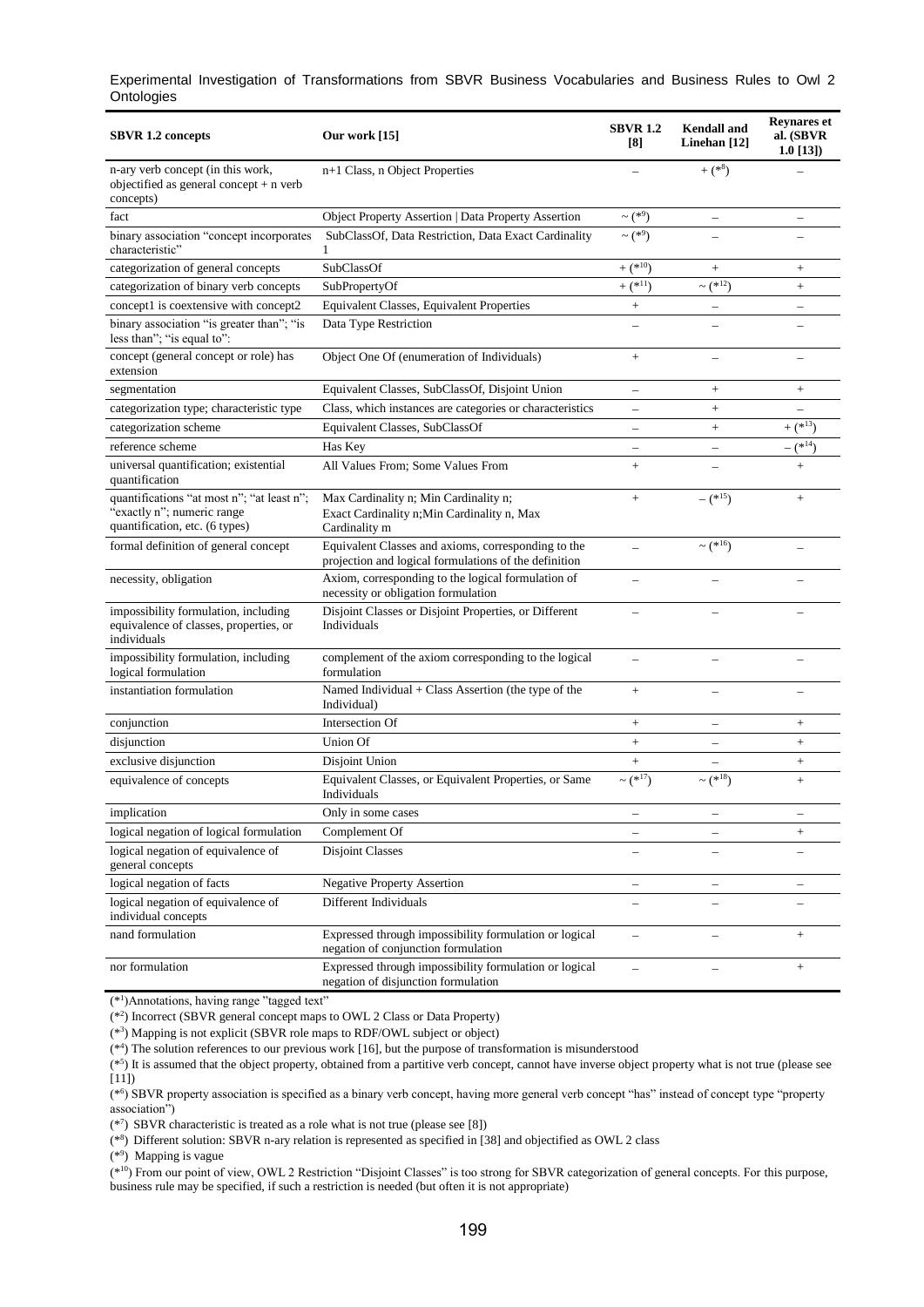(\*<sup>11</sup>) OWL 2 Restriction "Disjoint Properties" is too strong for SBVR categorization of verb concepts (please see (\*<sup>10</sup>))

 $(*^{12})$  OWL 2 SubProperty Of axioms are considered only for SBVR partitive verb concepts and (incorrectly) property associations but they are appropriate for associations as well

 $(*<sup>13</sup>)$  Restriction "Disjoint Classes" is too strong for SBVR categorization scheme (please see  $(*<sup>10</sup>)$ )

(\*<sup>15</sup>) SBVR quantification "exactly 1" is incorrectly mapped to OWL 2 Functional Properties, which correspond to quantification "at most 1"

(\*<sup>16</sup>) SBVR formal definition of general concept is limited to several patterns

 $(*<sup>17</sup>)$  Mapping is limited to Equivalent Properties

 $(*<sup>18</sup>)$  Limited to one case

#### **3.2. Transformation of SBVR representations**

The most of attention for transforming SBVR representations to OWL 2 can be found in the publication of Kendall and Linehan **[12].** They gave a mapping of SBVR representations including synonyms and synonymous forms, to annotations, having range of tagged text, which can be represented as XML documents. However, their approach has one disadvantage as a random synonymous form is transformed to Inverse Object Property, so the reverse transformation from OWL 2 to SBVR may give a vocabulary different from the original one.

Reynares et al. [13] have not paid attention to SBVR representations. Our SBVR to OWL2 transformation, the  $1<sup>st</sup>$  version of which was proposed in [16], [17], also is focused on the SBVR meaning. However, we capture the primary representation of every concept in OWL 2 annotation properties "label", "label sbvr", corresponding to the SBVR representation in the style of written language and in the style of SBVR. One synonymous form is captured for each verb concept wording, which is needed for representing the inverse object property in ontology. All SBVR representations (primary representations, synonyms and synonymous forms) map to Named Individuals of the Lexical Ontology [34]. The Lexical Ontology defines relations between terms, names, and verb concept wordings, and relates them with their meanings. In addition, it includes OWL 2 Object Property for SBVR metamodel association "general concept objectifies verb concept", which allows defining assertions about general concepts that objectify verb concepts (e.g., general concept "price calculation" objectifies verb concept "salesman calculates price"). However, the transformation of SBVR representations is beyond the scope of this research.

Some important SBVR representations (e.g., informal definition of concept, description of vocabulary, note) and concepts having no equivalents in ontology (subject field, speech community) are mapped to OWL 2 annotations. Also, we have extended SBVR with special kinds of notes for specifying ontology IRI and namespace prefix, if needed.

### **3.3. Transformation of SBVR extensions introduced for obtaining meaningful OWL 2 ontologies**

We have introduced 15 extensions to SBVR metamodel: 9 verb concepts, 2 binary associations, 2 elementary concepts and 2 representations. The introduced verb concepts can be used as concept types in SBVR vocabulary:

- One synonymous form of binary association or partitive verb concept, specified as verb concept with concept type "inverse verb concept" is transformed to Inverse Object Property of Object Property, corresponding to the primary verb concept wording of the binary association or partitive verb concept;
- 7 verb concepts (e.g., transitive verb concept, "symetric verb concept, etc.) are transformed to Transitive, Symmetric and other characteristics of Object Properties;
- "purely reflexive verb concept" is transformed to class expression "ObjectHasSelf".

These extensions are specified in the SBVR metavocabulary, which is included into other vocabularies used for transforming them into OWL 2 ontologies. Binary associations "is greater than or equal" and "is less than or equal" (similar to SBVR associations "is greater than", "is less than") were introduced for fully expressing Data Type Restrictions.

Finally, "ontology IRI" and "namespace prefix" were introduced as specific types of note for specifying user defined ontology IRI and namespace prefix.

These extensions (except note types) allow representing in SBVR business vocabulary OWL 2 ontology features that are important for inference.

### **3.4. Summary of SBVR to OWL 2 transformation comparison**

Table 2 presents the summary of SBVR to OWL 2 transformation comparison. We have found approximately 69 SBVR concepts and propositions worth to transform to OWL 2 ontologies (some rows in Table 1 describe several items). Besides, we have defined requirements and SBVR extensions that allow to represent consistent and full-fledged OWL 2 DL ontologies in SBVR business vocabulary and business rules. It means that we can synchronize business vocabularies and business rules with ontologies, and we can exploit advantages of inference in semantic search, based on SBVR questions in SBVR Structured Language [18]. In addition, our transformation is parameterised and language-independent; it can be adapted to other

<sup>(\*</sup><sup>14</sup>) Incorrect (authors stated that only characteristics are used in reference schemes, but it is not true (please see [8]))

<sup>[11]</sup>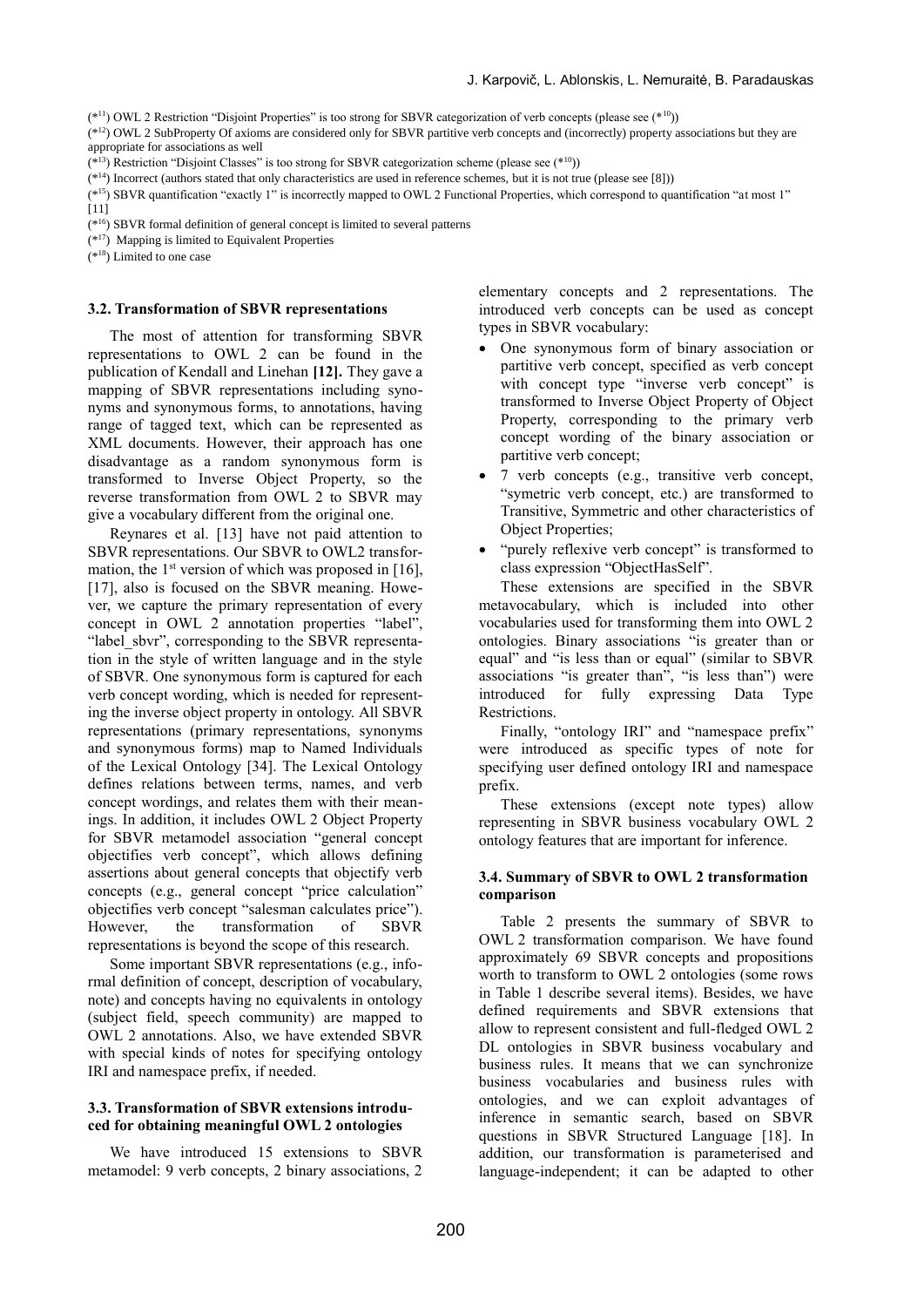similar languages by setting the defined set of keywords.

In the prototype, the 65 transformations are implemented (51 of 69 theoretically available ones and 14 of 15 transformations available due to SBVR extensions). Part of unimplemented transformations are simple (e.g., various annotations, data types, etc.) or require the extensive work and are not interesting as the subject of research study. The complete implementation of transformations is dependent on the SBVR Structured Language Editor (some concepts were not yet implemented in SBVR SLE). The most complicated concepts are "included vocabularies" and terminological concepts of the SBVR vocabulary, which are the subject of other research works. Finally, implementation of

transformations of implications, in general, is possible only with the use of Semantic Web Rules (SWRL), which do not comprise a part of OWL 2 DL but can greatly increase the efficiency of inference. However, currently SWRL rules are not supported in ontology editors as Protégé or TopBraid, and ontology storages as OWLIM. It means that practical applications of SBVR transformations yet require a lot of efforts made by various tools developers. Nevertheless, our transformation covers the greater part of SBVR concepts and allows to obtain almost full variety of OWL 2 DL concepts (except a part of OWL 2 data types, imported ontologies and some non-essential features) in comparison with the most advanced, to our knowledge, related works.

**Table 2.** Summary of SBVR to OWL 2 transformation comparison

| The comparison criteria                                       | This work                                                                                                                                                                                 | <b>SBVR 1.2</b><br>specification       | Kendall and<br>Linehan                                                                                            | Reynares et al. (SBVR 1.0)                                                                                                                                                 |
|---------------------------------------------------------------|-------------------------------------------------------------------------------------------------------------------------------------------------------------------------------------------|----------------------------------------|-------------------------------------------------------------------------------------------------------------------|----------------------------------------------------------------------------------------------------------------------------------------------------------------------------|
| The purpose of transformation                                 | Checking consistency of<br><b>SBVR</b> business<br>vocabularies and<br>business rules and<br>transforming them to<br>ontologies for using in<br>Semantic Web and<br>business applications | Establishing<br>mapping of<br>concepts | Offering a viable format<br>for exchanging SBVR<br>vocabularies between<br>SBVR tools as an<br>alternative to XMI | Using of ontology reasoners<br>to prove the consistency of<br>business domain information;<br>generation<br>of an ontology; implementing<br>ontologies in software systems |
| Coverage of SBVR concepts                                     | 69 of 69 (51)<br>implemented)                                                                                                                                                             | 28 (2 vague, 3)<br>limited) of 69      | 41 (2 limited) of 69, 5<br>incorrect                                                                              | 29 (1 limited) of 69, 3 incorrect                                                                                                                                          |
| <b>SBVR</b> extensions                                        | 15 (14 implemented)                                                                                                                                                                       | -                                      | 23                                                                                                                |                                                                                                                                                                            |
| Coverage of OWL 2 concepts                                    | 74                                                                                                                                                                                        | 33                                     | 32 (1 limited)                                                                                                    | 34 (4 limited)                                                                                                                                                             |
| Reversibility and no loss of<br>information                   | $+$                                                                                                                                                                                       |                                        | $^{+}$                                                                                                            |                                                                                                                                                                            |
| Requirements for SBVR to obtain<br>consistent ontologies      | $\ddot{}$                                                                                                                                                                                 |                                        |                                                                                                                   |                                                                                                                                                                            |
| Considering possibility of<br>inference in ontology           | $+$                                                                                                                                                                                       |                                        | $-$ (only inverse object<br>properties)                                                                           | - (mentioned but not considered<br>further)                                                                                                                                |
| Possibility to adapt the<br>transformation to other languages | $+$                                                                                                                                                                                       |                                        |                                                                                                                   |                                                                                                                                                                            |
| Possibility to set parameters of the<br>transformation        | $^{+}$                                                                                                                                                                                    |                                        |                                                                                                                   |                                                                                                                                                                            |

### **4. Experimental approval**

### **4.1. Experiment definition**

**The goal of the experiment** was to evaluate OWL 2 transformation tool prototype with respect to the quality criteria for this research. The evaluation was done from the perspective of users who will use the prototype, and from the perspective of researchers who will analyse the solution, further develop the tool, or propose new ideas.

The following **quality criteria** are analysed in this experiment:

1) The relevance of SBVR to OWL 2 transformations, executed using the implemented prototype with respect to obtained OWL 2 ontology elements and with respect of preserving information of SBVR elements;

2) The advantages of SBVR extensions, introduced in this work. It will be done by comparing OWL 2 element types obtained from SBVR vocabularies and rules, created using extensions, and without extensions;

3) The possibility to adapt SBVR to OWL 2 transformations to Lithuanian language;

4) The possibility to check the consistency of SBVR vocabulary and rules using OWL 2 reasoners.

### **4.2. Quality criteria measures**

We will apply the relevance criteria, which are used in information retrieval and similar fields, and are expressed via the **precision** and **recall**.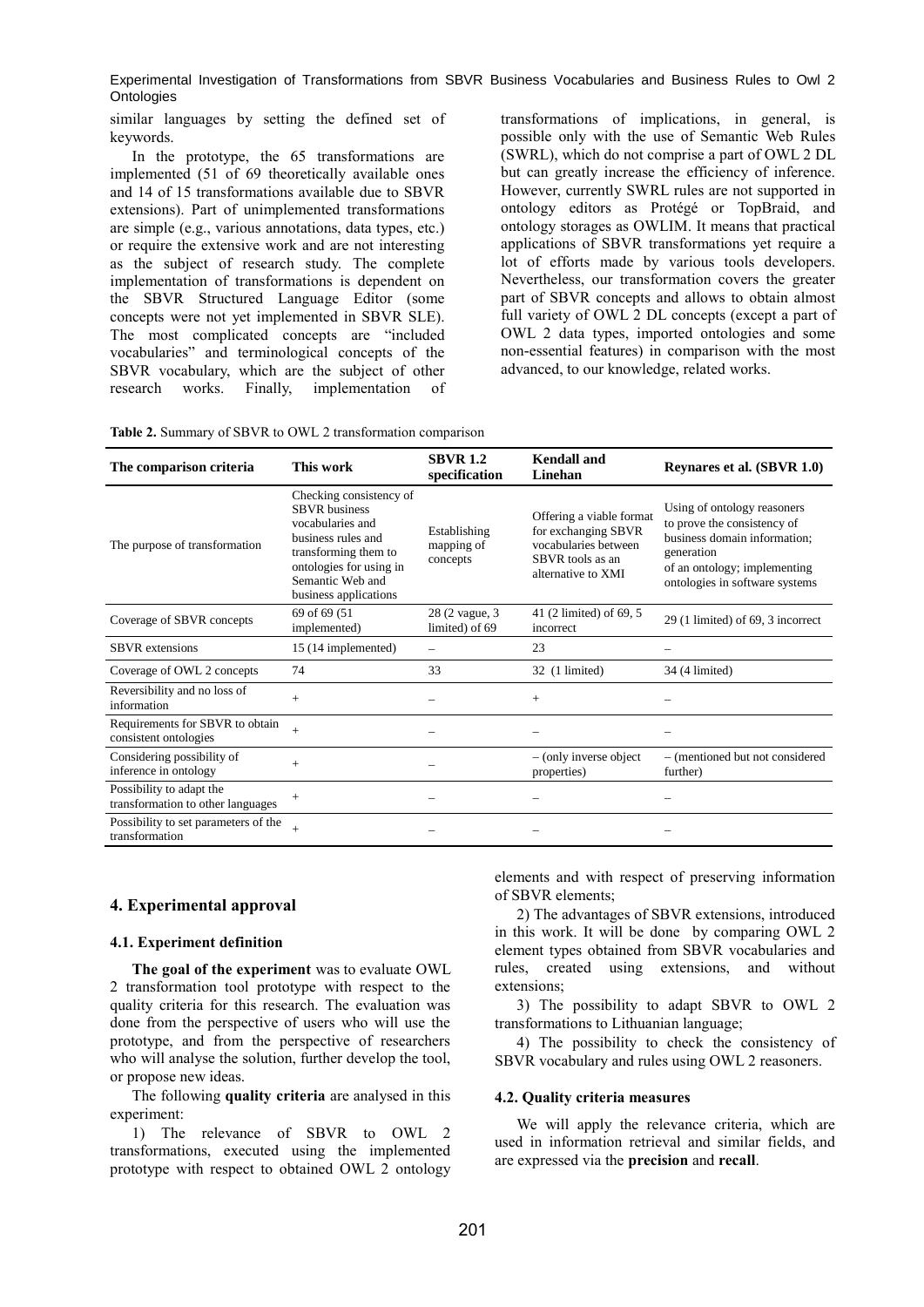**The 1st criteria**. In this experiment, for measuring relevance of SBVR to OWL 2 transformations with respect to obtained ontology elements, the precision of transformations means the part of OWL 2 elements, obtained during transformation, that are relevant; and recall of transformations means the part of relevant OWL 2 elements obtained during transformation, in comparison with all relevant OWL 2 elements that should be obtained. These criteria can be expressed by formulas:

$$
P_{TO} = \frac{RTOE \cap ATOE}{ATOE} \tag{1}
$$

$$
R_{TO} = \frac{RTOE\cap ATOE}{RTOE} \tag{2}
$$

$$
F_{TO} = 2 \times \frac{P_{TO} \times R_{TO}}{P_{TO} + R_{TO}} \tag{3}
$$

Here, *PTO* is precision of transformations with respect to obtained ontology elements; *RTO* – recall of transformations with respect to obtained ontology elements; *RTOE* – relevant transformations to OWL 2 elements; *ATOE* – executed transformations to OWL 2 elements; *FTO* – *F*–measure, which means the balanced *F*–score of *PTO* and *RTO*.

Similarly, the relevance of information preservation with respect to SBVR business vocabulary and business rules during SBVR to OWL 2 transformations can be expressed by formulas:

$$
P_{TS} = \frac{RTSE \cap ATSE}{ATSE} \tag{4}
$$

$$
R_{TS} = \frac{RTSE \cap ATSE}{RTSE} \tag{5}
$$

$$
F_{TS} = 2 \times \frac{P_{TS} \times R_{TS}}{P_{TS} + R_{TS}} \tag{6}
$$

Here, *PTS* is precision of transformations with respect to transformed SBVR elements; *RTS* – recall of transformations with respect to all SBVR elements that should be transformed; *RTSE* – relevant transformations of SBVR elements; *ATSE* – executed transformations of SBVR elements;  $F_{TS} - F$ –measure with respect to transformed SBVR elements.

**The 2nd criteria**. Similarly, the advantages of SBVR extensions can be measured by evaluating the part of OWL 2 ontology elements obtained during transformations without SBVR extensions with the part of all OWL 2 ontology elements available during transformations with using SBVR extensions:

$$
P_{TE} = \frac{RTE \cap ATE}{ATE} \tag{7}
$$

$$
R_{TE} = \frac{RTE\cap ATE}{RTE} \tag{8}
$$

$$
F_{TE} = 2 \times \frac{P_{TE} \times R_{TE}}{P_{TE} + R_{TE}} \tag{9}
$$

Here,  $P_{TE}$  is precision of transformations with respect to types of ontology elements obtained during transformations without using SBVR extensions; *RTE* – recall of transformations without using SBVR extensions; *RTE* – relevant transformations of OWL 2 elements due to SBVR extensions (i.e., *RTE* coincides with *RTOE* in formulas (1), (2); *ATE* – executed transformations to OWL 2 elements without using SBVR extensions;  $F_{TE}$  –  $F$ –measure with respect to ontology elements obtained without using SBVR extensions in comparison with relevant elements that should be obtained due to SBVR extensions.

The percent of increasing a number of OWL 2 element types due to SBVR extensions *POTE* is evaluated by formula:

$$
P_{OTE} = \frac{or_{EU} - or_E}{or_{EU}} \times 100\% \,. \tag{10}
$$

Here, *OTE* is the number of OWL 2 element types, available to obtain from a certain SBVR vocabulary without using SBVR extensions created in this work, and *OTE<sup>U</sup>* is the number of OWL 2 element types obtained using SBVR extensions.

**The 3rd criteria** for evaluating the possibility to adapt SBVR to OWL 2 transformations to Lithuanian language will be evaluated by comparing relevance of transformations of Lithuanian and English ontologies evaluated by formulas  $(1)-(10)$ .

**The 4th criteria** will be evaluated by checking consistency of ontologies obtained during transformations, and making improvements in SBVR business vocabularies and business rules in cases of inconsistencies found. The number of instances *NI<sup>i</sup>* of investigated ontologies and number of inconsistencies *NS<sup>i</sup>* from SBVR business vocabularies and business rules removed will be given for validating the fulfilment of the 4<sup>th</sup> criterion. As the formal procedure for obtaining a sufficient number of instances [26] is a very labour intensive process for investigating 9 selected SBVR vocabularies, types of dependencies among ontology concepts were analysed and the following rules were established:

- All created individuals must be different except individuals for satisfying assertions of equivalence of individuals;
- At least one individual must be created for each most specific primitive (non-derivable) class, as individuals of subclasses also are individuals of their superordinate classes, and individuals of derivable classes are derived from individuals of primitive classes;
- At least one assertion must be created for each non-derivable most-specific data property and object property (e.g., one assertion can be enough for inverse object properties);
- At least 2 correct assertions must be created for checking transitive object properties and 2 incorrect assertions must be created for checking irreflexive and asymmetric object properties (incorrect assertions after checking should be removed from ontology model);
- At least *n* individuals must be created for classes, which are ranges of object properties having "minimum *n*", "exactly *n*" cardinality restrictions for domain classes of these object properties;
- At least *n* different individuals and *m* property assertions must be created for satisfying each axiom (which depends on *n* individuals and *m*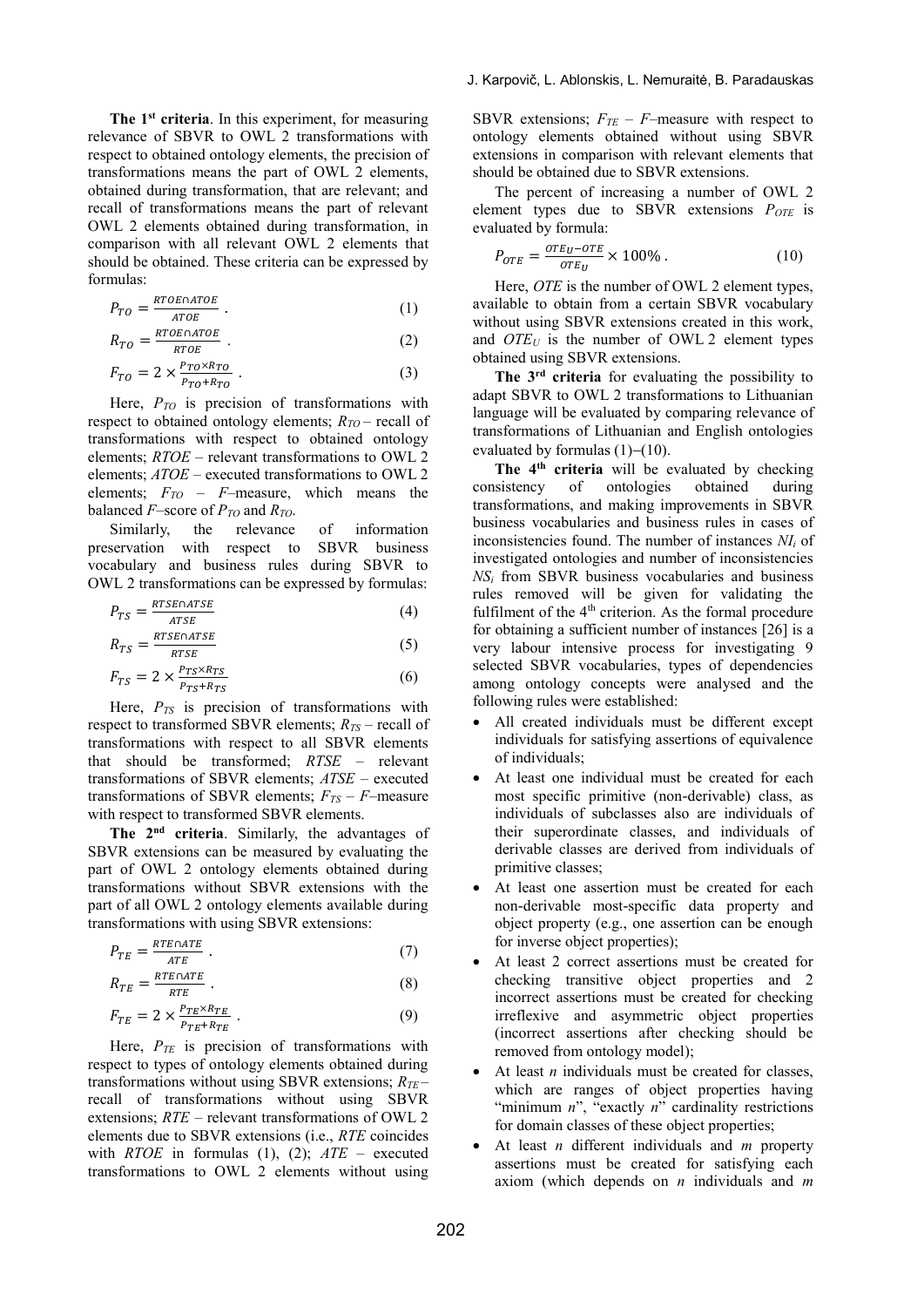property assertions), supporting derivation of individuals of derivable classes;

 At least *n* different incorrect individuals and *m* property assertions must be created for checking each axiom (which depends on n individuals and *m* property assertions), specifying ontology consistency constraints; after checking, incorrect individuals and assertions must be removed from the ontology model.

Creation of ontology model can be executed as an iterative process consisting of consequent steps; in each step, the consistency of ontology is checked and ontology class and property views are explored using Protégé editor until the ontology model becomes complete.

**Experiment context** was SBVR SLE editor with integrated SBVR to OWL 2 transformation tool prototype. Experiment was executed by the first author of this paper in the local computer using SBVR SLE for defining 9 SBVR business vocabularies and business rules for various domains. Protégé ontology editor was used for making the inference and checking consistency of the ontologies, received during transformation.

For checking the consistency of business rules, OWL 2 ontology was revised in Protégé 4.3 and checked with Hermit 1.3.8 reasoner. For checking consistency of ontology, the sufficient set of individuals and property assertions was created in accordance with principles described for evaluating the  $4<sup>th</sup>$  criterion. The following SBVR business vocabularies and business rules were analysed (all vocabularies, rules and obtained ontologies are available at http://s2o.isd.ktu.lt/ [36]):

- The representative example of SBVR business vocabulary and business rules for Photo Equipment domain (Photo Eq.) in SBVR Structured English language, presented in [15], which covers SBVR concepts and business rules for validating each type of transformation;
- Domain specific vocabularies of SemantikaLT project in SBVR Structured Lithuanian language for verifying applicability of transformations to Lithuanian language;
- Loans vocabulary, which was created regardless of the requirements and extensions, which were introduced for development of vocabularies, dedicated for creating ontologies.

### **4.3. Experiment results**

Results for measuring relevance of SBVR to OWL 2 transformations with respect to obtained ontology elements (formulas  $(1)-(3)$ ) are presented in Table 3.

As it is seen from Table 3, all implemented transformations are relevant; no problems arise with transformation of vocabularies in Lithuanian language or with vocabulary, which was created regardless of the requirements and extensions, which were introduced

for development of vocabularies, dedicated for creating ontologies. However, the expressivity of ontologies, obtained during transformations, is less when SBVR extensions are not used. The SBVR vocabulary for Photo Equipment domain has a rich set of SBVR elements and extensions; other vocabularies were much simpler. These aspects are reflected in the following evaluations of other criteria.

**Table 3.** Evaluation of relevance of SBVR to OWL 2 transformations with respect to obtained ontology

| <b>SBVR</b> voc. | <b>ATOE</b> | <b>RTOE</b> | $P_{TO}$ | $R_{TQ}$ | $F_{TQ}$ |
|------------------|-------------|-------------|----------|----------|----------|
| 1. Photo Eq.     | 555         | 555         |          |          |          |
| 2. SemLT         | 72          | 72          |          | 1        |          |
| 3. Locations     | 197         | 197         |          | 1        | 1        |
| 4. Agents        | 151         | 151         |          | 1        |          |
| 5. Events        | 653         | 653         |          | 1        | 1        |
| 6. Politics      | 1103        | 1103        | 1        | 1        |          |
| 7. Business      | 1327        | 1327        |          | 1        |          |
| 8. Public sector | 1357        | 1357        |          | 1        | 1        |
| 9. Loans         | 762         | 762         |          |          |          |

The results of evaluation of relevance of information preservation with respect to SBVR business vocabulary and business rules during SBVR to OWL 2 transformations (formulas  $(4)-(6)$ ) are presented in Table 4.

**Table 4.** Evaluation of relevance of information preservation with respect to SBVR elements during SBVR to OWL 2 transformations

| <b>SBVR</b> voc.   | <b>ATSE</b> | <b>RTSE</b> | $\boldsymbol{P_{TS}}$ | $R_{TS}$ | FxS   |
|--------------------|-------------|-------------|-----------------------|----------|-------|
| 1. Photo Eq.       | 555         | 556         | 1                     | 0,998    | 0,999 |
| 2. SemLT           | 72          | 72          | 1                     | 1,000    | 1,000 |
| 3. Locations       | 197         | 340         | 1                     | 0,597    | 0,734 |
| 4. Agents          | 151         | 460         | 1                     | 0.328    | 0.494 |
| 5. Events          | 653         | 731         | 1                     | 0,893    | 0.944 |
| 6. Politics        | 1103        | 1814        | 1                     | 0.576    | 0.731 |
| 7. Business        | 1327        | 2014        | 1                     | 0,659    | 0.794 |
| 8. Public s.       | 1357        | 2253        | 1                     | 0.602    | 0,752 |
| 9. Loans           | 762         | 764         | 1                     | 0,997    | 0,999 |
| Average            |             |             | 1                     | 0,857    | 0,840 |
| Standard deviation |             |             | 0                     | 0.183    | 0.180 |

As it is seen from experiment results, the relevance of preserving the information of SBVR vocabularies and business rules is less for Lithuanian vocabularies. This fact can be explained by the presence of nontransformable elements in Lithuanian SBVR vocabularies and business rules. Such elements were synonyms and synonymous forms, which were included in Lithuanian SBVR vocabularies (as was decided, synonyms and synonymous forms should be transformed into separate lexical ontologies and such transformations are beyond the scope of this work).

The results of evaluating the impact of non-use of SBVR extensions in SBVR to OWL 2 transformations (formulas  $(7)-(9)$ ) are presented in Table 5. Here  $ATE$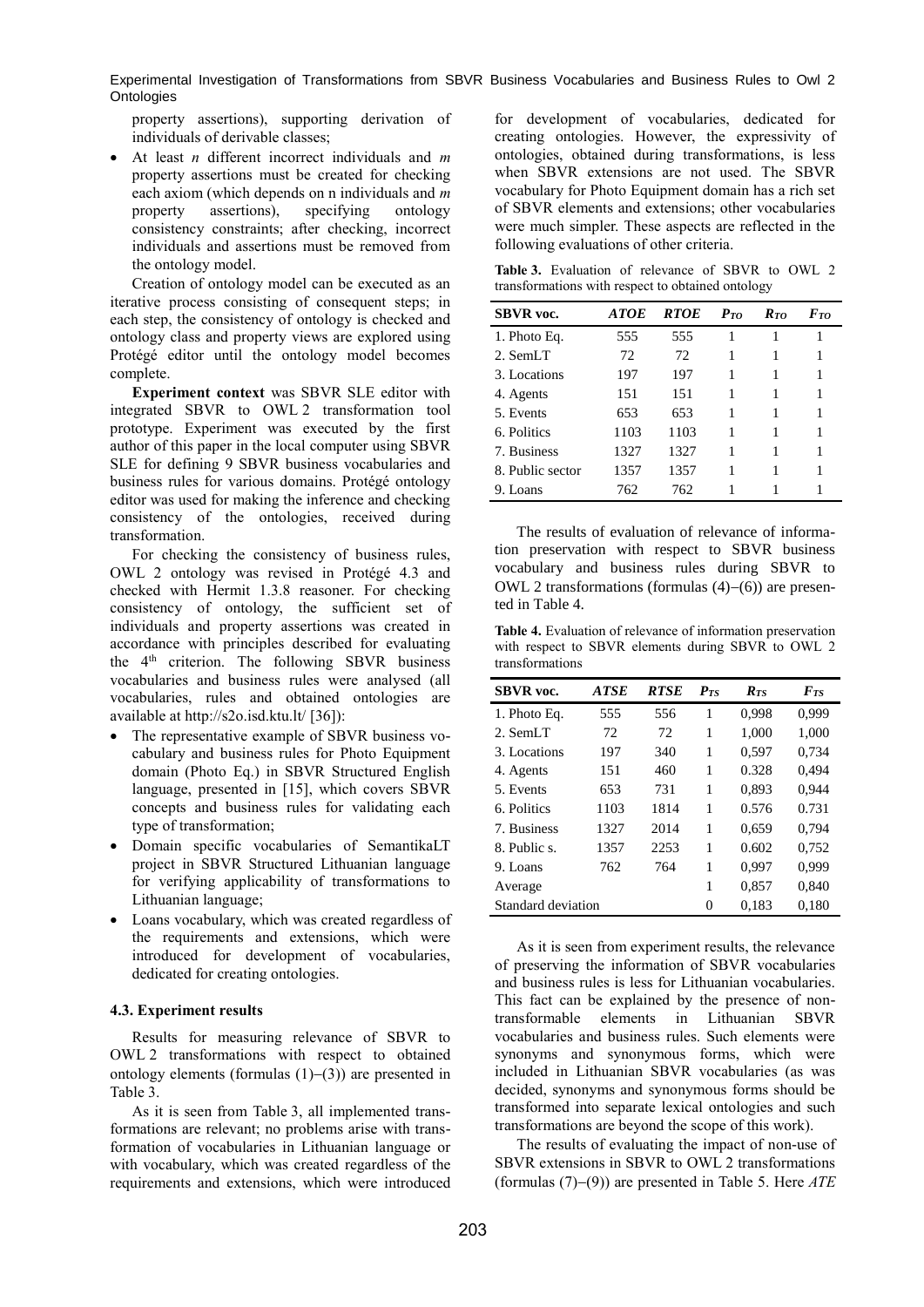is a number of OWL 2 elements obtained in transformations without using SBVR extensions. As it is seen from comparison of *ATE* with *ATOE* in Table 3, SBVR extensions allow expressing more OWL 2 elements. Therefore, the recall *RTE* in Table 5 is obviously less than recall *RTO* in Table 3.

**Table 5.** Evaluation of impact of non-use of SBVR extensions for SBVR to OWL 2 transformations

| <b>SBVR</b> voc.          | <b>ATE</b> | <b>RTE</b> | $P_{TE}$ | $R_{TE}$ | $F_{TE}$ |
|---------------------------|------------|------------|----------|----------|----------|
| 1. Photo Eq.              | 425        | 555        | 1        | 0.766    | 0,867    |
| 2. SemLT                  | 42         | 72         | 1        | 0,583    | 0,737    |
| 3. Locations              | 127        | 197        | 1        | 0.645    | 0.784    |
| 4. Agents                 | 97         | 151        | 1        | 0.642    | 0,782    |
| 5. Events                 | 337        | 653        | 1        | 0.516    | 0.681    |
| 6. Politics               | 599        | 1103       | 1        | 0.543    | 0.704    |
| 7. Business               | 727        | 1327       | 1        | 0,548    | 0,708    |
| 8. Public sector          | 801        | 1357       | 1        | 0,590    | 0.742    |
| 9. Loans                  | 534        | 762        | 1        | 0,700    | 0,824    |
| Average                   |            |            | 1        | 0.615    | 0,759    |
| <b>Standard deviation</b> |            |            | 0        | 0,081    | 0,061    |

The percent *POTE* (calculated according formula (10)) of increasing a number of OWL 2 element types due to SBVR extensions is presented in **[Table 6](#page-9-0)**. The percent *POTE* for investigated ontologies has varied from 14% to 20 % for the cases when extensions were used. For Loan contracts vocabulary, the SBVR extensions were not used at all, but the Loan business vocabulary and business rules were more complex. So the number of OWL 2 element types was greater in comparison with ontologies, obtained from simpler business vocabularies. The greatest values of increasing the percent *POTE* of obtained OWL 2 element types is 20% for Photo Equipment vocabulary where all extensions were used. The remaining vocabularies were much simpler and have used the less number of SBVR extensions. However, creation of complex ontologies would require using all SBVR extensions, created in this research.

<span id="page-9-0"></span>Table 6. Evaluation of increasing the number of OWL 2 element types due to SBVR extensions

| <b>SBVR</b><br>vocabulary | <b>SBVR</b><br>extensions<br>used | $\boldsymbol{OTE}$ | <b>OTE</b> | $P_{OTE}$<br>(%) |
|---------------------------|-----------------------------------|--------------------|------------|------------------|
| 1. Photo Eq.              | 13                                | 65                 | 52         | 20               |
| $2.$ SemLT                | 2                                 | 12                 | 10         | 17               |
| 3. Locations              | $\overline{c}$                    | 12                 | 10         | 17               |
| 4. Agents                 | $\overline{c}$                    | 12                 | 10         | 17               |
| 5. Events                 | 3                                 | 17                 | 14         | 18               |
| 6. Politics               | 3                                 | 21                 | 18         | 14               |
| 7. Business               | 3                                 | 21                 | 18         | 14               |
| 8. Public sector          | 3                                 | 21                 | 18         | 14               |
| 9. Loans                  | 0                                 | 22                 | 22         | 0                |

As it is seen from experiment results, precision of SBVR to OWL 2 transformations with respect to obtained OWL 2 elements is evaluated to 1 for both languages. The recall of SBVR to OWL 2 transformations with respect to transformed SBVR elements is slightly worse for Lithuanian language, but this depends on the fact that analysed Lithuanian vocabularies had more synonyms and synonymous forms, whose transfor-mations to OWL 2 were not realized in this research.

**Table 7.** Evaluation of possibility to adapt SBVR to OWL 2 transformations to Lithuanian language

| Criteria                                  | Structured<br>English $(1, 9)$ | Structured<br>Lithuanian $(2-8)$ |
|-------------------------------------------|--------------------------------|----------------------------------|
| Average <i>ATOE</i>                       | 659                            | 694                              |
| Average RTOE                              | 659                            | 694                              |
| Average $P_{TO}$                          | 1                              | 1                                |
| Average $R_{TO}$                          | 1                              | 1                                |
| Average $F_{TO}$                          | 1                              | 1                                |
| Average <i>ATSE</i>                       | 660                            | 1098                             |
| Average RTSE                              | 659                            | 694                              |
| Average $P_{TS}$                          | 1                              | 1                                |
| Average $R_{TS}$                          | 0,998                          | 0,787                            |
| Average $F_{TS}$                          | 0,999                          | 0,786                            |
| Average standard<br>deviation of $P_{TS}$ | 0                              | 0                                |
| Average standard<br>deviation of $R_{TS}$ | 0,001                          | 0,191                            |
| Average standard<br>deviation of $Frs$    | $\theta$                       | 0,179                            |

The results of evaluating the possibility to check the consistency of SBVR vocabulary and rules using OWL 2 reasoners are presented in Table 8.

Table 8. Evaluation of possibility to check the consistency of SBVR business vocabulary and business rules using OWL 2 reasoners

| <b>SBVR</b><br>vocabulary | individuals assertions | Number of Number of | Corrected<br>elements |
|---------------------------|------------------------|---------------------|-----------------------|
| 1. Photo Eq.              | 41                     | 43                  | 20                    |
| 2. SemLT                  | 10                     | 13                  | $\mathcal{O}$         |
| 3. Locations              | 21                     | 20                  | 5                     |
| 4. Agents                 | 15                     | 16                  | 3                     |
| 5. Events                 | 44                     | 70                  | 12                    |
| 6. Politics               | 68                     | 81                  | 14                    |
| 7. Business               | 81                     | 91                  | 25                    |
| 8. Public sector          | 88                     | 93                  | 26                    |
| 9. Loans                  | 15                     | 31                  |                       |

This part of experiment has shown that transforming SBVR business vocabularies and business rules to OWL 2 ontologies is useful even if ontologies are not needed for other purpose (e.g., semantic search). The transformations help to find errors and inconsistencies in SBVR business vocabularies and business rules, and to correct them.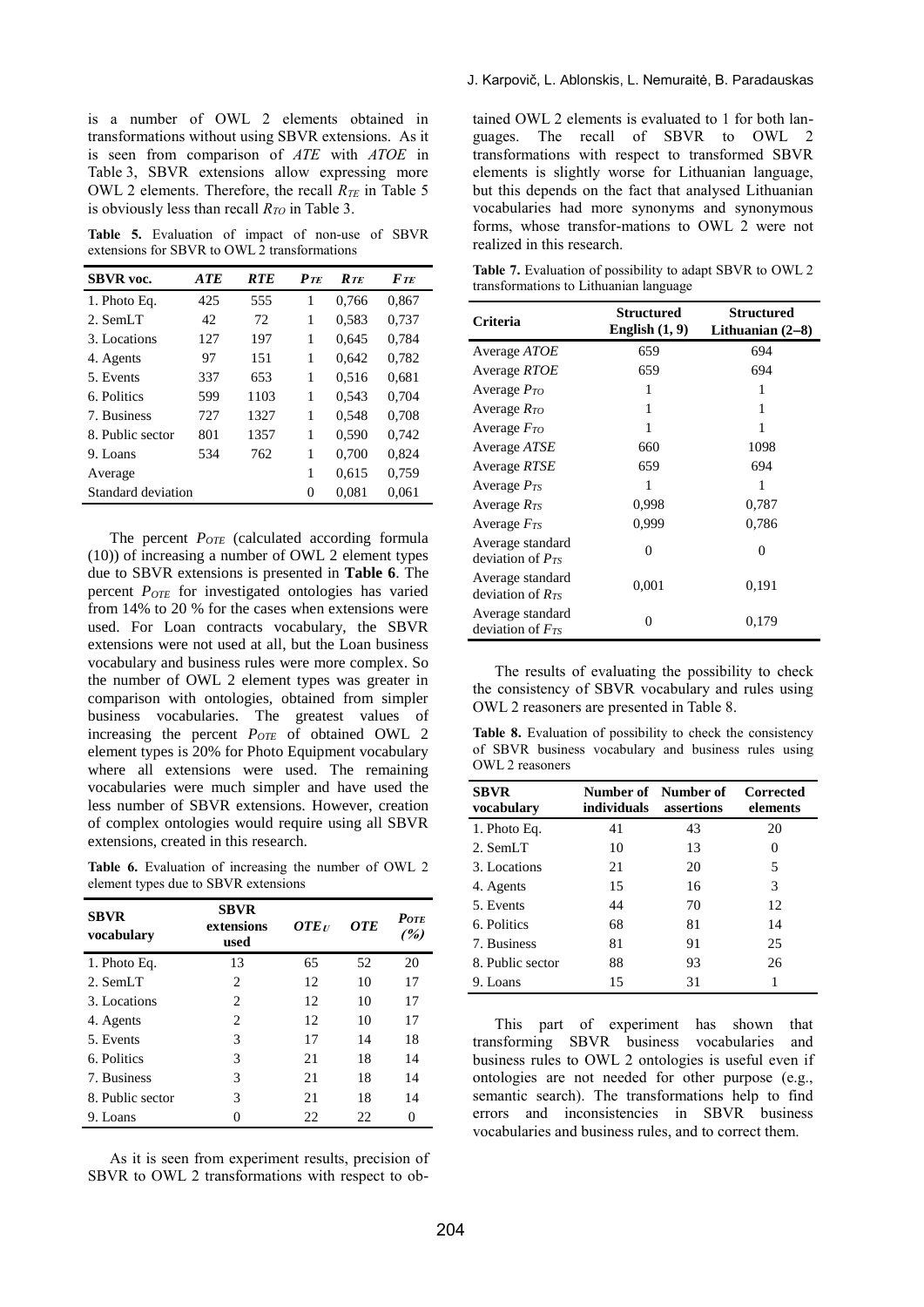### **4.4. Threats to validity**

The possible threats to validity of SBVR to OWL 2 transformations were examined.

**Internal validity** could be damaged by instrumentation. The confounding factor that makes influence on internal validity of experimental results is dependency of the implementation of SBVR to OWL 2 transformations on the SBVR Structured Language Editor. For eliminating this threat, the development of the transformation component and SBVR SLE has been coordinated with each other. The future evolution of SBVR SLE can both provide opportunities to improve the SBVR to OWL 2 transformations or cause problems for their correctness.

**External validity**. The advantages of SBVR to OWL 2 transformations can be generalized to SBVR vocabularies and rules, which meet the requirements and use SBVR extensions for OWL 2 defined in this work.

Such requirements may seem like an obstacle to free development of business vocabularies. In fact, requirements for vocabulary and rules do not cause a threat. By contraries, these requirements correspond to methodology and good practise of conceptual modelling; disregarding those requirements means that the quality of the vocabulary is poor and it is unusable in real life situations.

For analysing the threat of unused SBVR extensions, the experiment was conducted with various vocabularies and rule sets; part of them was created without using all of the proposed SBVR extensions, or without an intention to obtain ontology. It can be seen that disregarded extensions decrease the expressivity of ontologies, but do not affect effectiveness of transformations.

In order to exploit all advantages of SBVR to OWL 2 transformations in a broader context, methodology and requirements for creating SBVR business vocabulary and business rules must be carefully specified and explained by examples. Templates for constructing typical SBVR concepts, sets of concepts and rules must be presented together with explanation of undesirable issues in the case of deviation from such requirements. In order to achieve the potential benefits of semantic technologies, the society has to pay the proper attention to development of semantic technologies; the required possibilities have to be clarified and supported by tools, and then they will find a use in business practice.

### **5. Conclusions and future works**

The paper presents analysis and evaluation of the proposed SBVR to OWL 2 transformation according to the established criteria: the transformation was aimed to be model driven, lossless and reversible; covering transformable SBVR concepts and OWL 2 DL concepts, important for inference, and supporting the consistency and normalization of resulting ontology. The detailed comparison of the proposed

solution with the most advanced related works was made and the experiment was conducted for investigating the implemented transformation prototype with nine SBVR business vocabularies and business rule sets.

The novelty of the work can be described by the following results:

1) Defined SBVR extensions, specified in SBVR metavocabulary for transformation to OWL 2, and the comprehensive usage of SBVR concepts allow to cover richer subsets of SBVR and OWL 2 metamodels in SBVR to OWL 2 transformations in comparison with other existing works.

2) The selected subset of SBVR metamodel concepts with extensions, introduced in this work, can represent full-fledged OWL 2 DL ontologies, enabling ontology creation from SBVR business vocabulary and rules described in SBVR structured natural language understandable for business participants, analysts, software developers and even end users.

3) The defined set of requirements for SBVR business vocabularies and business rules allow transforming them to the consistent OWL 2 DL ontologies.

4) Transformation works for SBVR business vocabularies and rules in Lithuanian and English languages, and can be adapted to other similar languages by adjusting the defined set of keywords.

To our knowledge, the previous related works have not considered the coverage of OWL 2 DL concepts, consistency of obtained ontologies, and possibility to adapt transformations for SBVR business vocabularies and rules described in different natural languages. SBVR extensions, specified in the metavocabulary, allow extending SBVR knowledge model without changing the original SBVR metamodel.

# **Acknowledgements**

The work is supported by the project VP1-3.1- ŠMM-10-V-02-008 "Integration of Business Processes and Business Rules on the Basis of Business Semantics"  $(2013-2015)$ , which is funded by the European Social Fund (ESF).

### **References**

- [1] **T. Halpin.** *Verbalizing Business Rules*. http://www.orm.net.
- [2] **M. Jarrar, M. Keet, P. Dongilli.** *Multilingual verbalization of ORM conceptual models and axiomatized ontologies. STARLab Technical Report*. Vrije Universiteit Brussel, 2006.
- [3] **P. Kaplanski.** Modeling Object Oriented Systems via Controlled English Verbalization of Description Logic. In: *Second Workshop on Controlled Natural Languages CNL 2010*, *CEUR Workshop proceedings* 622, 2010, pp. 1–5.
- [4] **K. Kaljurand.** Attempto Controlled English as a Semantic Web Language*. Doctoral thesis*, *Dec. 2007.*  University of Tartu, 2007.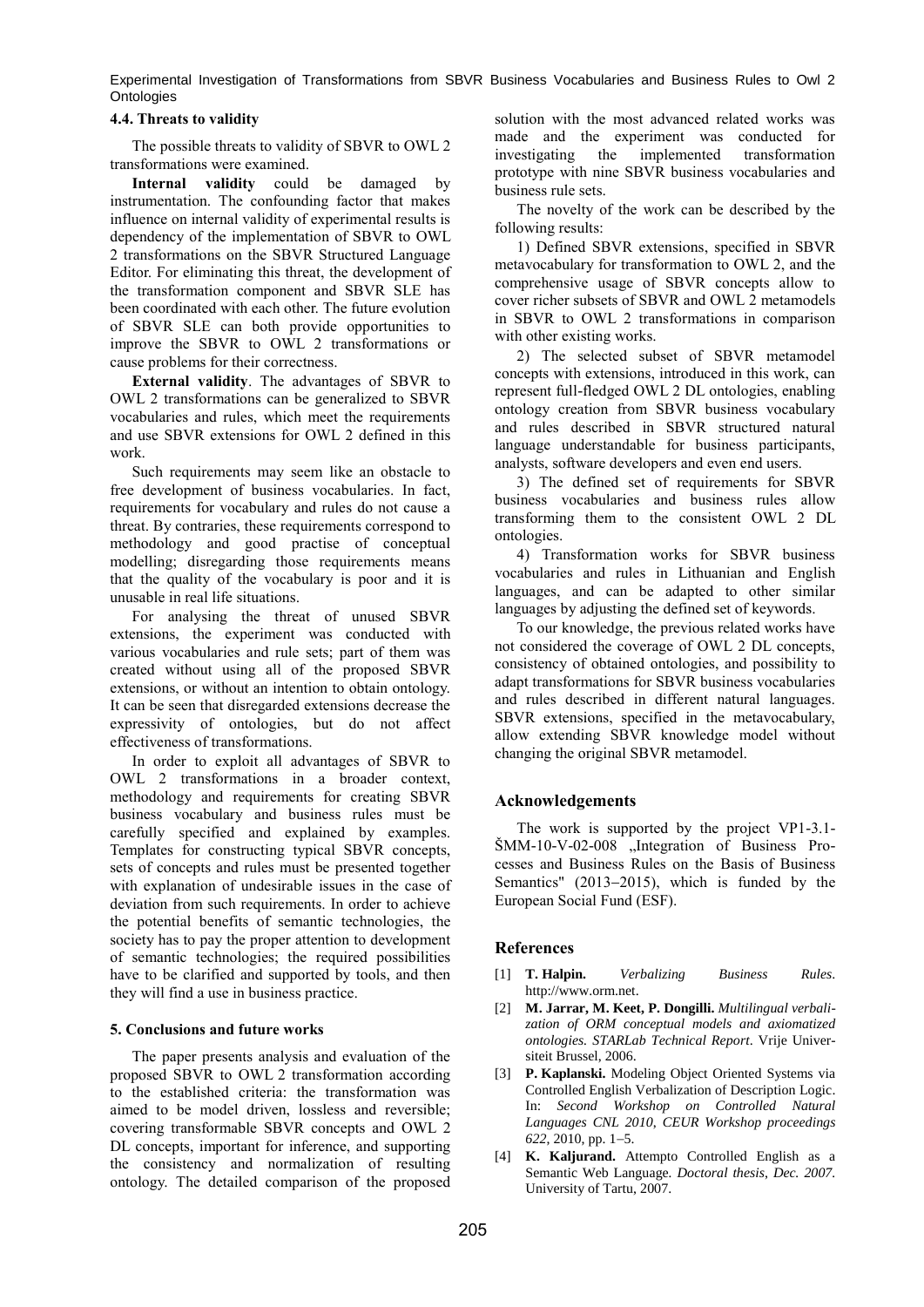- [5] **R. Schwitter, K. Kaljurand, A. Cregan, C. Dolbear, G. Hart.** A Comparison of three Controlled Natural Languages for OWL 1.1. *In: OWL: Experiences and Directions (OWLED 2008)*, 2008, 1-10.
- [6] **T. Kuhn.** A Survey and Classification of Controlled Natural Languages. *Computational Linguistics*, 2014, Vol. 40, No. 1, 121-170.
- [7] **OMG, 2008.** *Semantics of Business Vocabulary and Business Rules (SBVR)*, Version 1.0. OMG Document Number: formal/2008-01-02, 2008.
- [8] **OMG, 2013.** *Semantics of Business Vocabulary and Business Rules (SBVR)*, Version 1.2. OMG Document Number: formal/2013-11-05, 2013.
- [9] **T. Halpin.** ORM 2 *Graphical Notation. Technical Report ORM2-01*, Neumont University, 2005.
- [10] **T. Halpin, T. Morgan.** *Information Modeling and Relational Databases*. Elsevier Inc., 2008.
- [11] **W3C, 2012a.** *OWL 2 Web Ontology Language Structural Specification and Functional-Style Syntax (Second Edition)*. W3C Recommendation 11 December 2012.
- [12] **E. Kendall, M.H. Linehan.** *Mapping SBVR to OWL2. IBM Research Report,* RC25363 (WAT1303-040) March 16, 2013.
- [13] **E. Reynares, M.L. Caliusco, M.R. Galli.** An Automatable Approach for SBVR to OWL 2 Mappings. *In: XVI Ibero-American Conference on Software Engineering CIbSE 2013,* Montevideo, Uruguay, 2013, pp. 201-214.
- [14] **E. Reynares, M.L. Caliusco, M.R. Galli.**  Approaching the feasibility of SBVR as modeling language for ontology development: An exploratory experiment. *Expert Systems with Applications*, 2014, Vol. 41, No. 4, 1576-1583.
- [15] **J. Karpovič, G. Kriščiūnienė, L. Ablonskis, L. Nemuraitė.** The comprehensive mapping of semantics of business vocabulary and business rules (SBVR) to OWL 2 ontologies. *Information Technology*  and Control, 2014, Vol. 43, No. 3, 289-302.
- [16] **J. Karpovic, L. Nemuraite.** Transforming SBVR business semantics into Web ontology language OWL2: main concepts. In: Information Technologies' 2011: Proceedings of the 17th international conference on Information and Software Technologies, IT 2011, Kaunas, Lithuania, April 27-29, 2011, pp. 231−238.
- [17] **J. Karpovic, L. Nemuraite, M. Stankeviciene.**  Requirements for semantic business vocabularies and rules for transforming them into consistent OWL2 ontologies. *In: Information and software technologies: 18th International Conference, ICIST 2012, Kaunas, Lithuania, September 13-14, 2012*. 319, Berlin, Heidelberg: Springer, 2012, pp. 420-435.
- [18] **A. Šukys, L. Nemuraitė, E. Šinkevičius, B. Paradauskas.** Querying ontologies on the base of semantics of business vocabularies and business rules. *In: Information Technologies' 2011 : Proceedings of the 17th international conference on Information and Software Technologies, IT 2011, Kaunas, Lithuania, April 27-29*, 2011, pp. 247-254.
- [19] **G. Guizzardi, G. Wagner, N. Guarino, M. Sinderen.** An Ontologically Well-Founded Profile for UML Conceptual Models. *In: A. Person and J. Stirna (Eds.): CAISE 2004, LNCS, Vol. 3084, 2004, pp. 112-126.*
- [20] **T.R. Gruber.** *Toward Principles for the Design of Ontologies Used for Knowledge Sharing. Technical*

*report, KSL-93-04*. Knowledge Systems Laboratory, Stanford University, 1993.

- [21] **Grüninger, M.**, **Fox, M. S.** Methodology for the Design and Evaluation of Ontologies. *In: Proceedings of the IJCAI Workshop on Basic Ontological Issues in Knowledge Sharing.* Menlo Park Calif.: AAAI Press, 1995, pp. 1-10.
- [22] **A.L. Rector.** Normalisation of ontology implementations: Towards modularity, re-use, and maintainability. In: *Proceedings Workshop on Ontologies for Multiagent Systems (OMAS) in conjunction with European Knowledge Acquisition Workshop*, 2002, pp. 1–16.
- [23] **A.L. Rector.** Modularisation of domain ontologies implemented in description logics and related formalisms including owl. *In: Genari, J. (Ed.): Proceedings of the 2nd International Conference on Knowledge Capture K−CAP 03*, ACM, 2003, 121–128.
- [24] **L. Nemuraitė, B. Paradauskas.** A methodology for engineering OWL 2 ontologies in practise considering their semantic normalisation and completeness. *Electronics and Electrical Engineering*, 2012, Vol. 4, No. 120, 89-94.
- [25] **E. Vyšniauskas, L. Nemuraitė, R. Butleris, B. Paradauskas.** Reversible lossless transformation from OWL 2 ontologies into relational databases. *Information Technology and Control*, 2011, Vol. 40, No. 4, 293-306.
- [26] **E. Vyšniauskas, L. Nemuraitė, B. Paradauskas.**  Preserving semantics of OWL 2 ontologies in relational databases using hybrid approach. *Information Technology and Control*, 2012, Vol. 41, No. 2, 103-115.
- [27] **F. Jouault, F. Allilaire, J. Bézivin, I. Kurtev.** ATL: a QVT-like transformation language. In: *Companion to the 21st ACM SIGPLAN symposium on Objectoriented programming systems, languages, and applications (OOPSLA '06)*, ACM New York, NY, USA, 2006, pp. 719-720.
- [28] **H. Ehrig, K. Ehrig, C. Ermel, F. Hermann, G. Taentzer.** Information preserving bidirectional model transformations. *In: Proceedings of Fundamental Approaches to Software Engineering (FASE 2007)*, *LNCS 4422, 2007,* Springer, Heidelberg, pp. 72–86.
- [29] **P. Stevens.** Bidirectional model transformations in QVT: semantic issues and open questions. *Software and Systems Modeling*, 9, 2010, pp. 7–20.
- [30] **J.L. Hainaut, C. Tonneau, M. Joris, M. Chandelon.**  Transformation-based Database Reverse Engineering. *In: Proceedings of the 12th International Conference on the Entity-Relationship Approach, LNCS*, 823, Springer-Verlag, 1993, pp. 364–375.
- [31] **G. Bernotaityte, L. Nemuraite, R. Butkiene, B. Paradauskas.** Developing SBVR vocabularies and business rules from OWL2 ontologies. *In: Information and Software Technologies: 19th international conference, ICIST 2013, Kaunas, Lithuania, October 10-11, 2013. CCIS 403*, Springer: Berlin, Heidelberg, 2013, pp. 134-145.
- [32] **W3C 2012b**. **B. Motik, P.F. Patel-Shnaider, B.C. Grau** (Eds.) *OWL 2 Web Ontology Language Direct Semantics (Second Edition).* W3C Recommendation 11 December 2012.
- [33] **E. Sirin, B. Parsia, B.C. Grau, A. Kalyanpur, Y. Katz.** Pellet: A Practical OWL-DL Reasoner. *Web*